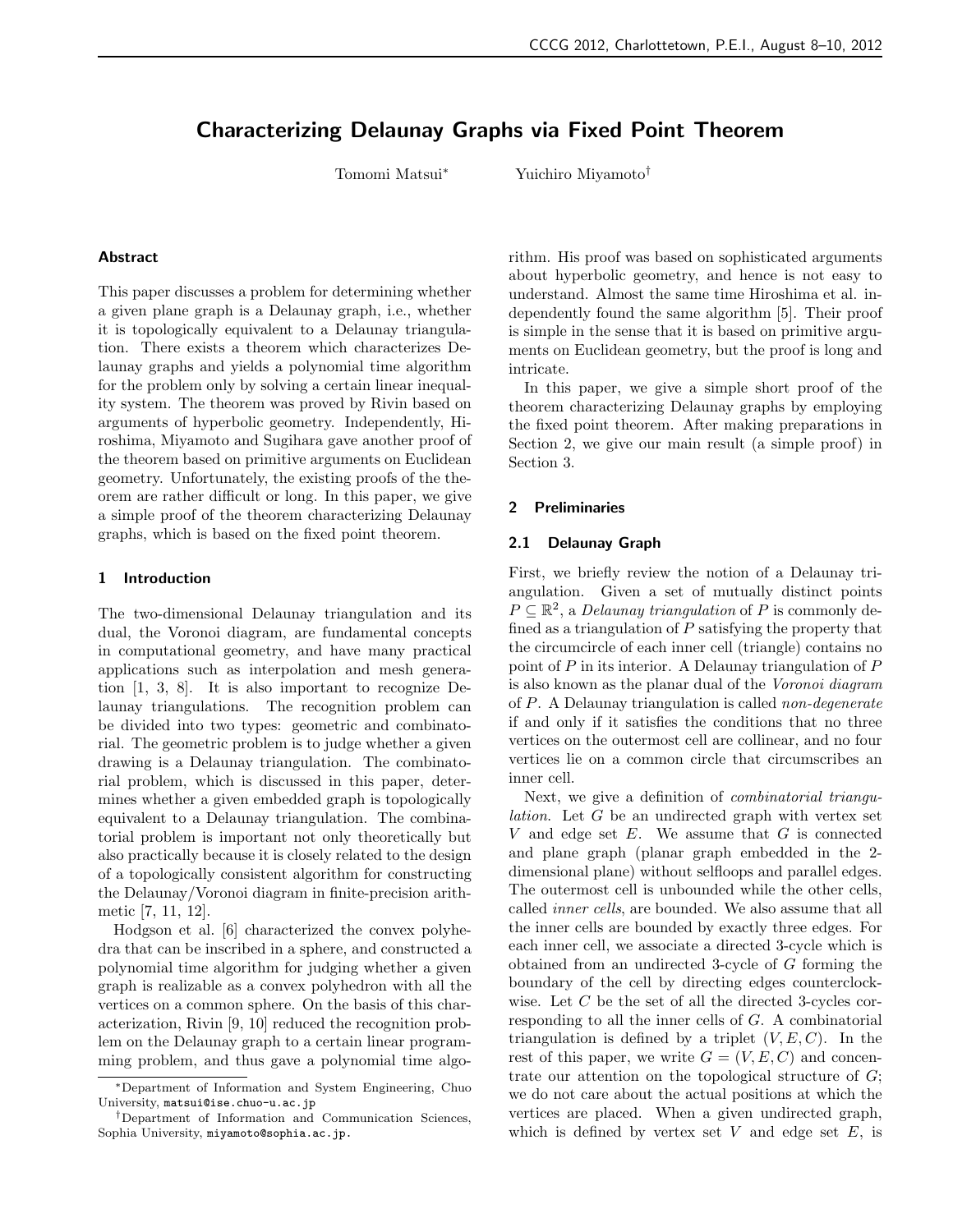2-connected, we say that a combinatorial triangulation (*V, E, C*) is *2-connected*.

In the following, we introduce some notions related to a problem for judging whether a given combinatorial triangulation is obtained from a Delaunay triangulation. Given a combinatorial triangulation  $G = (V, E, C)$ , we seek an injection  $\psi : V \to \mathbb{R}^2$  satisfying that the set of points  $\{\psi(v) \in \mathbb{R}^2 \mid v \in V\}$  and the set of line segments between pairs in  $\{\psi(u), \psi(v)\} \mid \{u, v\} \in E\}$  define a Delaunay triangulation. A map *ψ* satisfying the above conditions is called a *Delaunay realization*, if it exists. When a combinatorial triangulation *G* has a Delaunay realization, we say that *G* is a *Delaunay graph*. In particular, if a corresponding Delaunay triangulation is non-degenerate, then *G* is called a *non-degenerate Delaunay graph*.

#### **2.2 Characterizing Delaunay Graphs**

In this subsection, we briefly review an inequality system which characterizes (non-degenerate) Delaunay graphs. Given a combinatorial triangulation  $G = (V, E, C)$ , we denote the elements of *C* by *c*<sub>0</sub>*, c*<sub>1</sub>*, . . . , c*<sub>|*C*|−1</sub>. For each cycle  $c_i \in C$ , we introduce three variables  $x_{3i+1}, x_{3i+2}, x_{3i+3}$  assigned to three vertices in  $c_i$ . In the rest of this paper, we interpret these variables as angles in degrees at the corresponding corner of a triangle defined by cycle *c<sup>i</sup>* . So, let us call these variables *angle variables*. There are 3*|C|* angle variables. We denotes the index set of angle variables by  $J := \{1, 2, \ldots, 3|C|\}$ . For example, a combinatorial triangulation shown in Figure 1 has nine angle variables  $x_1, x_2, \ldots, x_9.$ 



Figure 1: Combinatorial triangulation and angle variables

A vertex of a combinatorial triangulation *G* is called an *outer vertex* if it is on the boundary of the outermost cell, and an *inner vertex* otherwise. Similarly, an edge of *G* is called an *outer edge* if it is on the boundary of the outermost cell, and an *inner edge* otherwise. In the rest of this paper, we denote a set of outer vertices and a set of inner vertices by  $V^{\text{outer}}$  and  $V^{\text{inner}}$  respectively.

If a given combinatorial triangulation  $G = (V, E, C)$ is a Delaunay graph, a corresponding vector of angle variables, defined by a Delaunay realization, satisfies the following conditions.

- **C1** For each cycle in *C*, the sum of the associated three angle variables is equal to 180.
- **C2** For each inner vertex, the sum of all the associated angle variables is equal to 360.
- **C3** For each outer vertex, the sum of all the associated angle variables is at most 180.
- **C4** For each inner edge, the sum of the associated pair of the facing angle variables (i.e., the angle variables corresponding to the vertices that are on the same cycle as, but are not incident to, the inner edge) is at most 180.
- **C5** Each angle variable is positive.

For example, if we consider the combinatorial triangulation in Figure 1, the above conditions give the following linear inequality system;

| $(C1)$ defined by $c_0$ :          | $x_1 + x_2 + x_3 = 180,$     |
|------------------------------------|------------------------------|
| $(C1)$ defined by $c_1$ :          | $x_4 + x_5 + x_6 = 180,$     |
| $(C1)$ defined by $c_2$ :          | $x_7 + x_8 + x_9 = 180,$     |
| $(C2)$ defined by $v_1$ :          | $x_1 + x_4 + x_7 = 360,$     |
| $(C3)$ defined by $v_2$ :          | $x_2 + x_9 \le 180,$         |
| $(C3)$ defined by $v_3$ :          | $x_3 + x_5 \le 180,$         |
| $(C3)$ defined by $v_4$ :          | $x_6 + x_8 \le 180,$         |
| $(C4)$ defined by $\{v_1, v_2\}$ : | $x_3 + x_8 \le 180,$         |
| $(C4)$ defined by $\{v_1, v_3\}$ : | $x_2 + x_6 \le 180,$         |
| $(C4)$ defined by $\{v_1, v_4\}$ : | $x_5 + x_9 \le 180,$         |
| (C5):                              | $x_1, x_2, \ldots, x_9 > 0.$ |
|                                    |                              |

Figure 2 gives an example of a Delaunay realization of the combinatorial triangulation in Figure 1.



Figure 2: Realized Delaunay triangulation.

Unfortunately, the values of the angle variables satisfying all the conditions C1–C5 do not necessarily correspond to a Delaunay triangulation. For example, the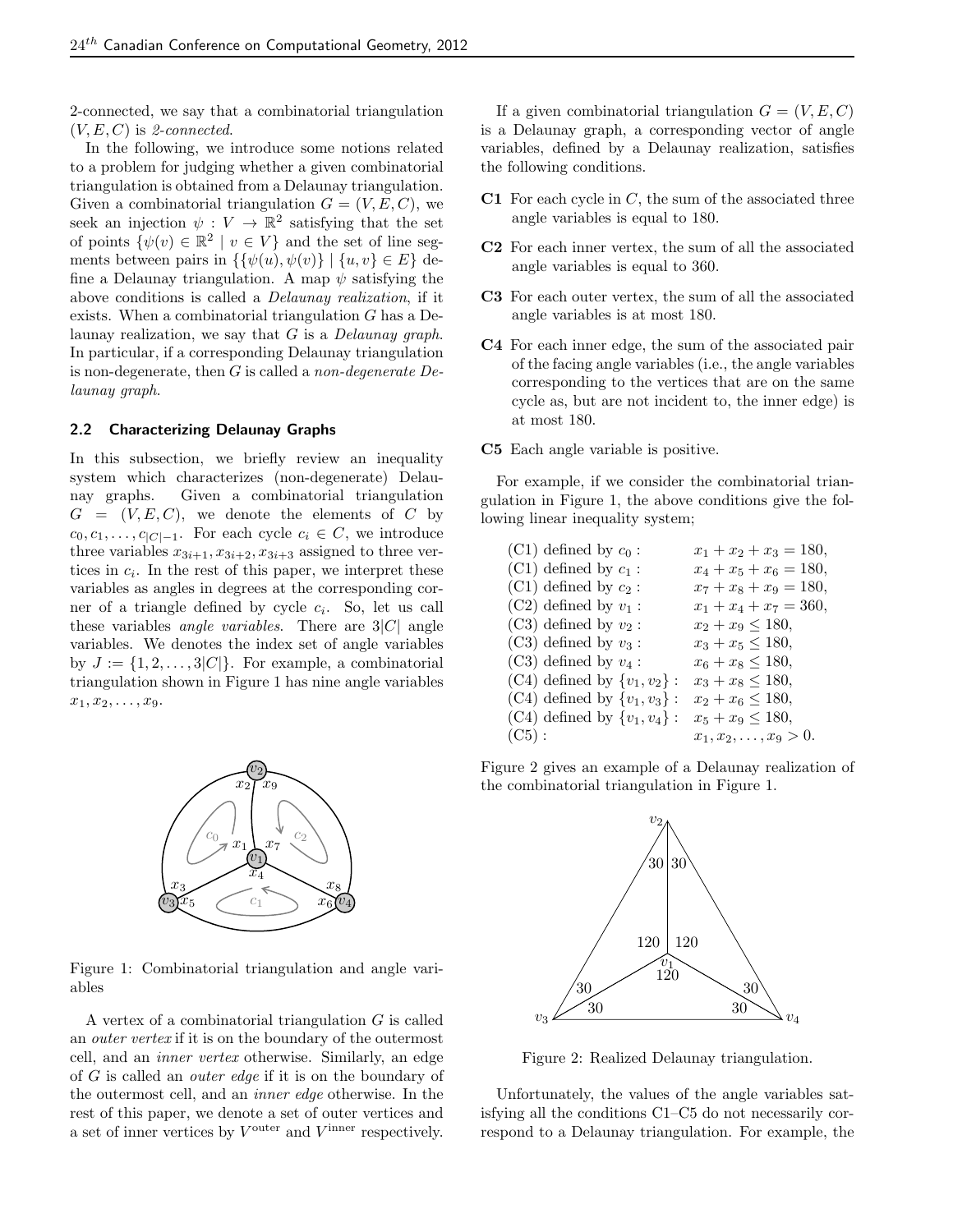combinatorial triangulation in Figure 1 has a vector of angle variables defined by

$$
x_1 = x_4 = x_7 = 120
$$
,  $x_2 = x_5 = x_8 = 32$ ,  
 $x_3 = x_6 = x_9 = 28$ ,

which satisfies C1–C5, but it does not correspond to any triangulations. If we try to draw the diagram using these angle values, we come across an inconsistency as shown in Figure 3. In order to avoid this inconsistency, we still need other conditions described below.



Figure 3: Angle variables satisfying C1–C5.

Let  $c \in C$  be an inner cell with three vertices *v*<sub> $\alpha$ </sub>, *v*<sub> $\beta$ </sub>, *v*<sub> $\gamma$ </sub>, and *x*<sub>*i*</sub>, *x*<sub>*j*</sub>, *x*<sub>*k*</sub> be three angle variables corresponding to the three vertices, respectively. We say that  $x_j$  is  $cc$ -facing (meaning "facing counterclockwise") around  $v_{\alpha}$  and  $x_k$  is *c-facing* (meaning "facing clockwise") around  $v_\alpha$ . In Figure 4, for example,  $x_2, x_5, x_8$ are cc-facing around  $v_1$  while  $x_3$ ,  $x_9$ ,  $x_6$  are c-facing around  $v_1$ .



Figure 4:  $x_3$ ,  $x_6$ ,  $x_9$  are c-facing and  $x_2$ ,  $x_5$ ,  $x_8$  are cc-facing around *v*1.

For any inner vertex  $v \in V^{\text{inner}}$ , let  $X_v^{\text{CC}} \subseteq J$  be indices of cc-facing angle variables around *v*, and  $X_v^{\text{C}} \subseteq J$ be indices of c-facing angle variables around *v*. Furthermore, we introduce a function

$$
F_v(\boldsymbol{x}) := \frac{\prod_{j \in X_v^{\text{CC}}} \sin x_j}{\prod_{j \in X_v^{\text{C}}} \sin x_j},
$$
\n(1)

where  $\mathbf{x} \in \mathbb{R}^J$  is a vector of angle variables (in degrees). We only consider angle variables satisfying  $0 < x_j <$ 180 ( $\forall j \in J$ ), and hence we get  $0 < F_v(\mathbf{x}) < \infty$ .

Now we describe a necessary and sufficient condition that a combinatorial triangulation becomes a Delaunay graph.

**Theorem 1 ([5])** *A 2-connected combinatorial triangulation*  $G = (V, E, C)$  *is a Delaunay graph if and only if the set of conditions C1–C6 is satisfiable, where*

**C6**  $F_v(\mathbf{x}) = 1$  for any inner vertex  $v \in V^{\text{inner}}$ .

It is not so difficult to prove the above theorem. For example, Hiroshima, Miyamoto and Sugihara gave a short and elementary proof in their paper [5].

If we restrict the Delaunay triangulations to nondegenerate ones, the conditions C3 and C4 are respectively changed in the following way.

- **C3'** For each outer vertex, the sum of all the associated angle variables is *less than* 180.
- **C4'** For each inner edge, the sum of the associated pair of the angle values facing the edge is *less than* 180.
	- A non-degenerate version of Theorem 1 is as follows.

**Theorem 2 ([5])** *A 2-connected combinatorial triangulation G* = (*V, E, C*) *is a non-degenerate Delaunay graph if and only if the set of conditions C1, C2, C3', C4', C5 and C6 is satisfiable.*

Thus, we get a necessary and sufficient condition for a combinatorial triangulation to be a (non-degenerate) Delaunay graph. However, the conditions stated in Theorems 1 and 2 are not useful for the recognition of a Delaunay graph, because we do not know any finite-step algorithm for judging the satisfiability of these conditions.

# **3 Main Result**

Now we describe a theorem which yields an efficient method for recognizing Delaunay graphs. The following theorem says that when we only need to judge whether a given combinatorial triangulation is a Delaunay graph (or not), we can drop condition C6, surprisingly.

**Theorem 3 ([5, 9, 10])** *A 2-connected combinatorial triangulation*  $G = (V, E, C)$  *is a Delaunay graph if and only if the set of conditions C1–C5 is satisfiable.*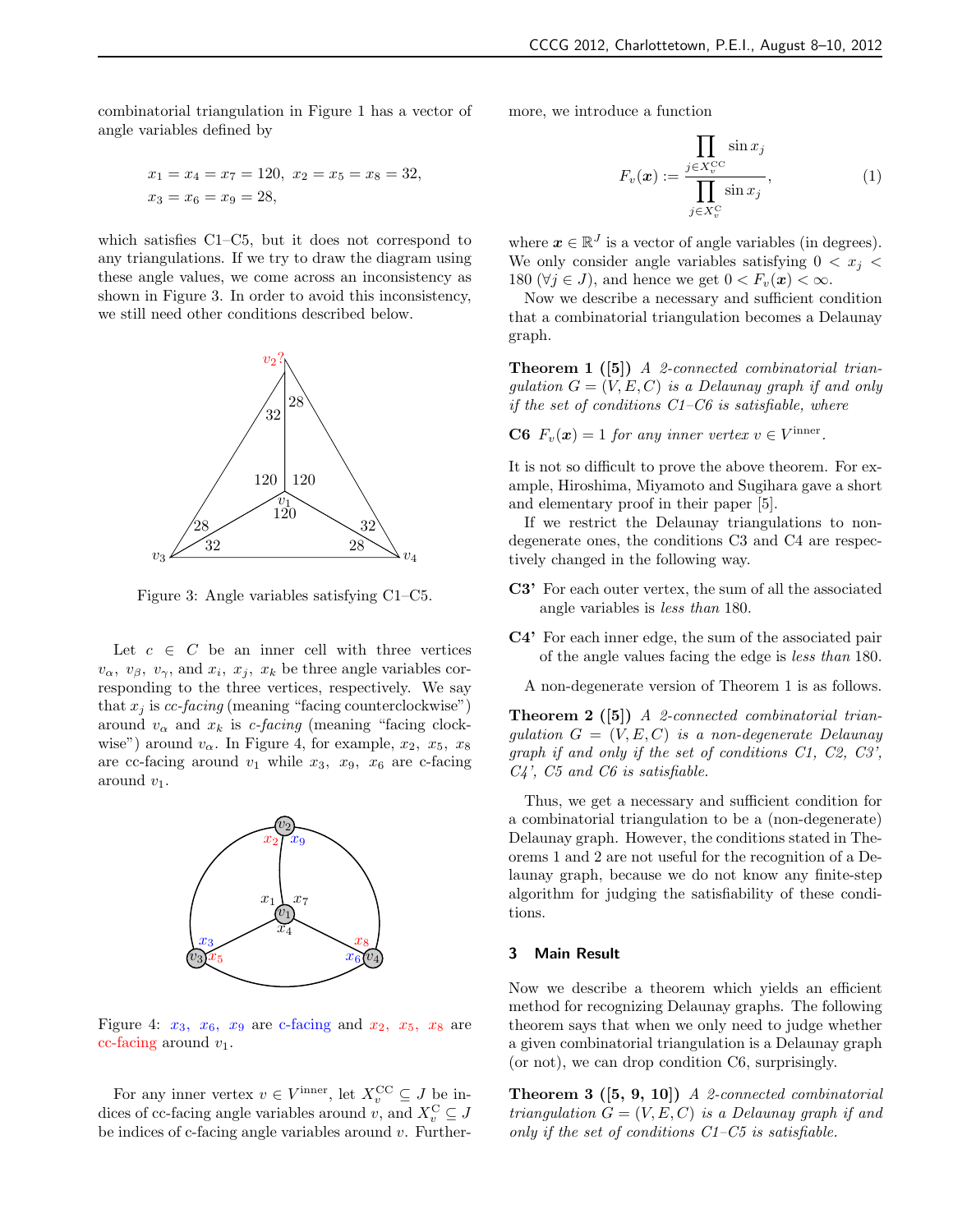We can judge the satisfiability of the set of conditions C1–C5 in finite steps because the conditions C1 through C5 are linear in the variables and the method for checking their satisfiability has been established using linear programming (see [5] for detail). Especially, the obtained linear programming problem satisfies that all the non-zero coefficients are +1 or *−*1, and thus it is solvable in strongly polynomial time [4].

The following theorem deals with the non-degenerate case.

**Theorem 4 ([5, 9, 10])** *A 2-connected combinatorial triangulation*  $G = (V, E, C)$  *is a non-degenerate Delaunay graph if and only if the set of conditions C1, C2, C3', C4' and C5 is satisfiable.*

We employ the fixed point theorem and give simple proofs of Theorem 3 and Theorem 4.

# **Theorem 5 (Fixed Point Theorem [2])**

*Every continuous map*  $f : B^m \to B^m$  *defined on an m-dimensional closed ball B<sup>m</sup> has a fixed point (a point*  $x \in B^m$  *with*  $f(x) = x$ .

It is well known that we can extend the above theorem to a continuous map defined on a convex compact set.

Before describing our proof, we give a sketch of an important procedure, which transforms a feasible solution of the linear inequality system defined by C1–C5. Let us recall a vector of angle variables shown in Figure 3, that satisfies conditions C1–C5, but not C6. Now we construct a (new) vector by increasing angle variables c-facing around the inner vertex  $v_1$  by  $\alpha$  degree, and decreasing angle variables cc-facing around  $v_1$  by  $\alpha$  degree. After this procedure, conditions C1–C4 are preserved. When we set  $\alpha = 2$ , the obtained vector of angle variables, shown in Figure 2, satisfies conditions C1–C6.

Now we describe the above procedure precisely. Given a non-negative vector  $x \geq 0$  of angle variables satisfying C1–C4, an inner vertex  $v$  and a real number  $\alpha$ , we introduce a vector  $x(\alpha)$  defined by

$$
x(\alpha)_j = \begin{cases} x_j + \alpha, & j \in X_v^{\text{CC}}, \\ x_j - \alpha, & j \in X_v^{\text{C}}, \\ x_j, & \text{otherwise.} \end{cases}
$$
 (2)

The following lemma shows some properties of  $x(\alpha)$ .

**Lemma 6** *Let*  $x \geq 0$  *be a non-negative vector of angle variables satisfying C1–C4 and x*(*α*) *be a vector defined by* (2) *w.r.t.* an inner vertex  $v \in V^{inner}$ *. For any*  $\alpha \in \mathbb{R}$ *, vector*  $\mathbf{x}(\alpha)$  *satisfies conditions C1–C4.* We define

$$
\alpha_{\max} = \max \{ \alpha \in \mathbb{R} \mid \mathbf{x}(\alpha) \geq \mathbf{0} \},
$$
  

$$
\alpha_{\min} = \min \{ \alpha \in \mathbb{R} \mid \mathbf{x}(\alpha) \geq \mathbf{0} \}.
$$

*If*  $\alpha_{\min} < \alpha_{\max}$ , then  $F_v(\mathbf{x}(\alpha)) : (\alpha_{\min}, \alpha_{\max}) \to \mathbb{R}$  is a *continuous monotone increasing function w.r.t. α.*

**Proof.** It is easy to show that  $x(\alpha)$  satisfies conditions C1–C4. The continuity of  $F_v(\mathbf{x}(\alpha))$  with respect to  $\alpha$ is obvious. Let  $C(v) \subseteq C$  be a set of cycles including *v*. For each cycle  $c' \in C(v)$ , angle variable  $x_{c'}^{\text{CC}}$  $(x_{c}^{\text{C}})$  denotes associated cc-facing (c-facing) angle variable around *v*. Condition C1, non-negativity of *x*, and inequality  $\alpha_{\min} < \alpha_{\max}$  imply that  $0 < x_{c'}^{\text{CC}} + x_{c'}^{\text{C}} \leq$ 180 ( $\forall c' \in C(v)$ ). We transform the following differentiation and obtain that

$$
\frac{d \log F_v(\mathbf{x}(\alpha))}{d \alpha} \n= \sum_{j \in X_v^{\text{CC}}} \frac{d \log \sin(x_j + \alpha)}{d \alpha} - \sum_{j \in X_v^{\text{C}}} \frac{d \log \sin(x_j - \alpha)}{d \alpha} \n= \sum_{j \in X_v^{\text{CC}}} \frac{\cos(x_j + \alpha)}{\sin(x_j + \alpha)} + \sum_{j \in X_v^{\text{C}}} \frac{\cos(x_j - \alpha)}{\sin(x_j - \alpha)} \n= \sum_{c' \in C(v)} \left( \frac{\cos(x_c^{\text{CC}} + \alpha)}{\sin(x_c^{\text{CC}} + \alpha)} + \frac{\cos(x_c^{\text{C}} - \alpha)}{\sin(x_c^{\text{C}} - \alpha)} \right) \n= \sum_{c' \in C(v)} \frac{\sin(x_c^{\text{CC}} + x_c^{\text{C}})}{\sin(x_c^{\text{CC}} + \alpha)\sin(x_c^{\text{C}} - \alpha)} > 0,
$$

where the last inequality is derived from the facts that  $(1) \forall \alpha \in (\alpha_{\min}, \alpha_{\max}), \forall c' \in C(v), \sin(x_{c'}^{\text{CC}} + \alpha) \sin(x_{c'}^{\text{C}} - \alpha)$  $\alpha$ ) > 0 (2)  $\forall c' \in C(v)$ ,  $\sin(x_{c'}^{CC} + x_{c'}^{C}) \geq 0$ , and (3)  $\exists c' \in C(v)$ ,  $\sin(x_{c'}^{\text{CC}} + x_{c'}^{\text{C}}) > 0$  (obtained from C2). Thus, both  $\log F_v(\mathbf{x}(\alpha))$  and  $F_v(\mathbf{x}(\alpha))$  are monotonically increasing. □

In the following, we show that if there exists a vector of angle variables satisfying C1–C5, then there also exists a vector of angle variables satisfying C1–C6 which is obtained by adopting the above procedure around all inner vertices simultaneously.

**Proof.** (Proof of Theorem 3.) From Theorem 1, we only have to show that we once obtain angle variables satisfying C1–C5 there is a vector of angle variables satisfying C1–C6.

Let  $\mathbf{b} \in \mathbb{R}^J$  be a vector of angle variables satisfying conditions C1–C5, where  $J = \{1, 2, \ldots, 3|C|\}$  is a set of indices of angle variables. We define a matrix *M* whose rows are indexed by *J*, columns are indexed by the vertex set  $V$ , and each entry  $m_{iv}$  is defined as follows:

$$
m_{iv} = \begin{cases} 1, & \text{angle variable } x_i \text{ is cc-facing around } v, \\ -1, & \text{angle variable } x_i \text{ is c-facing around } v, \\ 0, & \text{otherwise.} \end{cases}
$$

Figure 5 shows a matrix *M* corresponding to Figure 1.

Let *M* be a column submatrix of *M* corresponding to inner vertices  $V^{\text{inner}}$ . It is easy to see that the vector of angle variables  $\tilde{My} + \boldsymbol{b}$  is obtained from  $\boldsymbol{b}$  by increasing angle variables c-facing around the inner vertex *v* by  $y_v$ , and decrease angle variables cc-facing around *v* by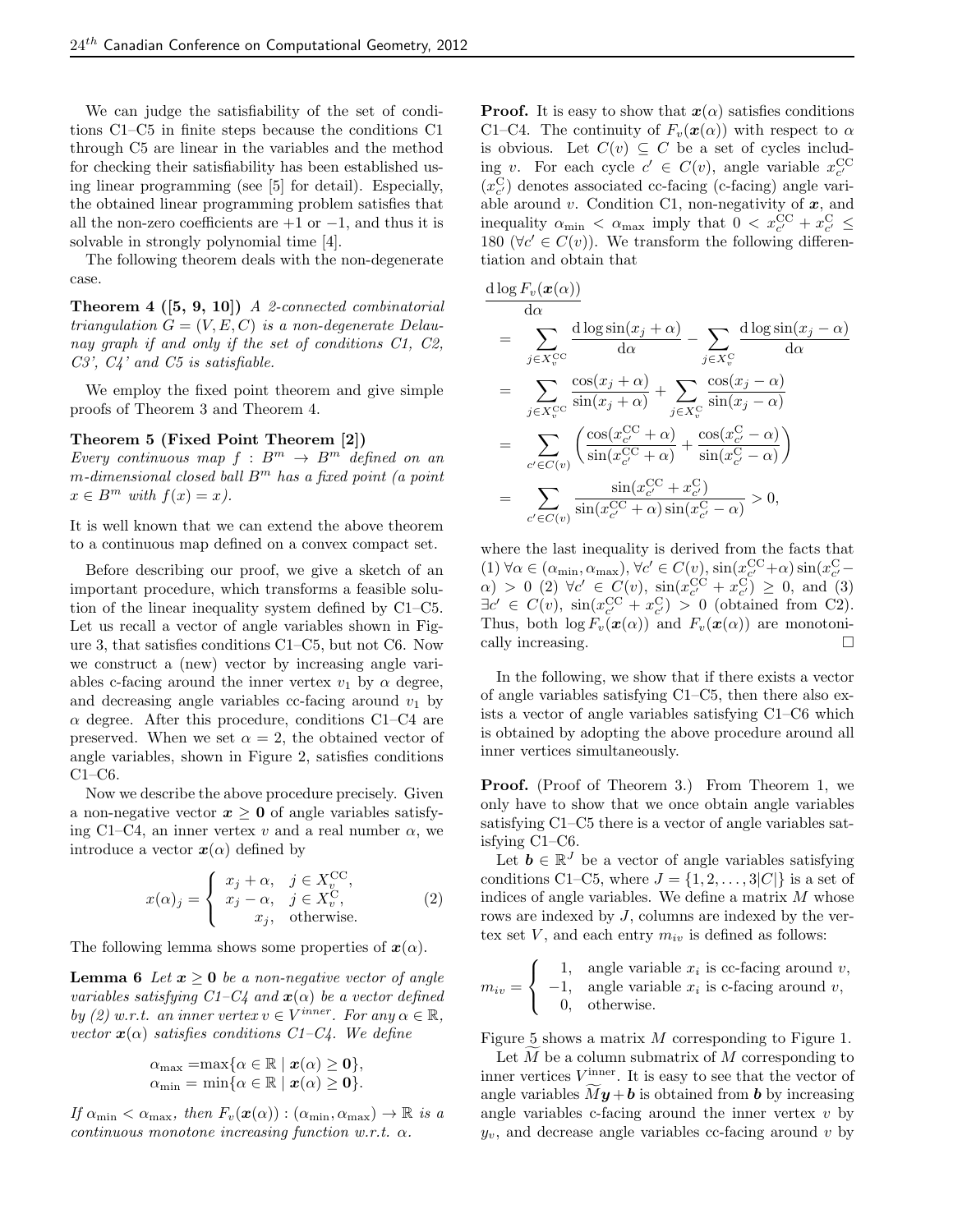|       | $v_1$ | $v_2$ | $v_3$                         | $v_4$ |
|-------|-------|-------|-------------------------------|-------|
| $x_1$ | 0     | -1    | 1                             | 0     |
| $x_2$ | 1     | 0     | 1<br>$\overline{\phantom{0}}$ | 0     |
| $x_3$ | -1    | 1     | 0                             | 0     |
| $x_4$ | 0     | 0     | -1                            | 1     |
| $x_5$ | 1     | 0     | 0                             | -1    |
| $x_6$ | -1    | 0     | 1                             | 0     |
| $x_7$ | 0     | 1     | 0                             | -1    |
| $x_8$ | 1     | -1    | 0                             | 0     |
| $x_9$ | 1     | 0     | 0                             | 1     |

Figure 5: A matrix *M* corresponding to Figure 1.

 $y_v$ , for each inner vertex  $v \in V^{\text{inner}}$ . Lemma 6 directly implies that for any vector  $y \in \mathbb{R}^{V^{\text{inner}}},$  a vector of angle variables  $\overline{My} + \overline{b}$  also satisfies conditions C1–C4.

We introduce a subset  $\Omega \subseteq \mathbb{R}^{V^{\text{inner}}}$  defined by

$$
\Omega:=\left\{\boldsymbol{y}\in\mathbb{R}^{V^{\mathrm{inner}}}\,\Big|\, \widetilde{M}\boldsymbol{y}+\boldsymbol{b}\geq \boldsymbol{0}\right.\right\}.
$$

Here, we briefly prove the boundedness of  $\Omega$  by showing that every vector *y ∈* Ω satisfies *−*180*|V |***1** *≤ y ≤* 180*|V* | **1**. Let  $\{u, v\}$  be an inner edge of *G*. Since  $\{u, v\}$ is an inner edge, there exists an angle  $b_j$  (in the vector *b*) which is both c-facing around *u* and cc-facing around *v*. There also exists an angle  $b_{j'}$  (in vector *b*) which is both cc-facing around *u* and c-facing around *v*. When both *u* and *v* are inner vertices, every vector  $y \in \Omega$ satisfies

$$
-180 \le -b_{j'} \le y_u - y_v \le b_j \le 180. \tag{3}
$$

If  $(u, v) \in V^{\text{inner}} \times V^{\text{outer}}$ , then we have

$$
-180 \le -b_{j'} \le y_u \le b_j \le 180. \tag{4}
$$

For any inner vertex *u*, there exists a minimal path  $\Gamma_u$ on *G* connecting *u* and an outer vertex. From the minimality,  $\Gamma_u$  consists of inner edges. The telescoping sum of inequalities (3) and (4) w.r.t. inner edges in  $\Gamma_u$  gives

$$
-180|V| \le y_u \le 180|V|.
$$

From the above,  $\Omega$  becomes a compact convex set.

For any pair  $(\mathbf{y}, v) \in \Omega \times V^{\text{inner}}$ , we define following two values:

$$
\alpha_{\max}(\boldsymbol{y}, v) := \max \{ \alpha \in \mathbb{R} \mid \boldsymbol{y} + \alpha \boldsymbol{e}_v \in \Omega \},
$$
  

$$
\alpha_{\min}(\boldsymbol{y}, v) := \min \{ \alpha \in \mathbb{R} \mid \boldsymbol{y} + \alpha \boldsymbol{e}_v \in \Omega \},
$$

where  $e_v \in \{0,1\}^{V^{\text{inner}}}$  is a unit vector whose entry is equal to 1 if and only if the corresponding index is equal to *v*. (Here we note that both the maximum and the minimum always exist, because  $\Omega$  is a bounded closed set and is nonempty; clearly  $\mathbf{b} \in \Omega$ .) Since  $\mathbf{y} \in \Omega$ , inequalities  $\alpha_{\min}(\mathbf{y}, v) \leq 0 \leq \alpha_{\max}(\mathbf{y}, v)$  hold. When  $\alpha_{\min}(\mathbf{y}, v) < \alpha_{\max}(\mathbf{y}, v)$ , we have that

$$
\lim_{\alpha \to \alpha_{\max}(\boldsymbol{y}, v)} F_v(\boldsymbol{y} + \alpha \boldsymbol{e}_v) = +\infty,
$$
  

$$
\lim_{\alpha \to \alpha_{\min}(\boldsymbol{y}, v)} F_v(\boldsymbol{y} + \alpha \boldsymbol{e}_v) = +0,
$$

and thus Lemma 6 and the intermediate value theorem imply that there exists a unique value  $\alpha^*$  in the open interval  $(\alpha_{\min}(\boldsymbol{y}, v), \alpha_{\max}(\boldsymbol{y}, v))$  satisfying equality  $F_v(\mathbf{y} + \alpha^* \mathbf{e}_v) = 1$ . Now we introduce a map  $f_v : \Omega \to \Omega$ for each  $v \in V^{\text{inner}}$  defined by

$$
f_v(\boldsymbol{y}) = \begin{cases} \boldsymbol{y}, & \text{if } \alpha_{\min}(\boldsymbol{y}, v) = \alpha_{\max}(\boldsymbol{y}, v) = 0, \\ \boldsymbol{y} + \alpha^* \boldsymbol{e}_v, & \text{if } \alpha_{\min}(\boldsymbol{y}, v) < \alpha_{\max}(\boldsymbol{y}, v), \end{cases}
$$

where  $\alpha^*$  is a unique value satisfying  $F_v(\mathbf{y} + \alpha^* \mathbf{e}_v) = 1$ . It is obvious that for each inner vertex  $v$ , the corresponding map  $f_v$  is continuous.

Lastly, we define a map  $f : \Omega \to \Omega$  as:

$$
f(\mathbf{y}) := \frac{1}{|V^{\text{inner}}|} \sum_{v \in V^{\text{inner}}} f_v(\mathbf{y}),
$$

where  $f(\mathbf{y})$  is the gravity center of vectors  $\{f_v(\mathbf{y}) \mid v \in$  $V^{\text{inner}}$ . Since  $f_v$  is continuous for each inner vertex *v*, *f* is also continuous.

Now we apply the fixed point theorem to the continuous map *f* and obtain a result that there exists a fixed point  $y^* \in \Omega$ , i.e.,  $y^*$  satisfies  $f(y^*) = y^*$ .

Every fixed point *y ∗* satisfies that

$$
\forall v \in V^{\text{inner}},
$$
  
\n
$$
\alpha_{\min}(\mathbf{y}^*, v) = \alpha_{\max}(\mathbf{y}^*, v) = 0 \text{ or } F_v(\mathbf{y}^*) = 1.
$$
 (5)

Otherwise, there exists at least one inner vertex *v ′* satisfying  $\alpha_{\min}(\mathbf{y}^*, v') < \alpha_{\max}(\mathbf{y}^*, v')$  and  $F_{v'}(\mathbf{y}^*) \neq 1$ . Then *v*' also satisfies  $f_{v'}(\mathbf{y}^*) \neq \mathbf{y}^*$ , which implies  $f(\mathbf{y}^*) \neq \mathbf{y}^*$ . It is a contradiction.

We have shown that there exists a non-negative vector of angle variables satisfying C1–C4. Next we discuss condition C5, which also yields condition C6. In the following, we show that  $M\mathbf{y}^* + \mathbf{b} > \mathbf{0}$  for *any* fixed point *y ∗* .

When a vertex *v* satisfies  $F_v(\mathbf{y}^*) = 1$ , it is obvious that  $\alpha_{\min}(\mathbf{y}^*, v) < 0 < \alpha_{\max}(\mathbf{y}^*, v)$ . Since  $\mathbf{y}^*$  is a fixed point, property (5) implies that for any  $v \in V^{\text{inner}}$ ,

$$
\alpha_{\min}(\mathbf{y}^*, v) = 0
$$
 if and only if  $\alpha_{\max}(\mathbf{y}^*, v) = 0$ .

Put  $\mathbf{x}^* = M\mathbf{y}^* + \mathbf{b}$ . If an inner vertex *v* has a cc-facing angle variable  $x_j$  satisfying  $x_j^* = 0$ , then  $\alpha_{\min}(\mathbf{y}^*, v) = 0$ and thus  $\alpha_{\text{max}}(\mathbf{y}^*, v) = 0$ , which implies that *v* also has a c-facing angle variable  $x_{j'}$  satisfying  $x_{j'}^* = 0$ . Similarly, when an inner vertex *v* has a c-facing angle variable  $x_j$  satisfying  $x_j^* = 0$ , then  $\alpha_{\max}(\mathbf{y}^*, v) = 0$  and thus  $\alpha_{\min}(\mathbf{y}^*, v) = 0$ , which implies that *v* also has a cc-facing angle variable  $x_j$  satisfying  $x_{j'}^* = 0$ .